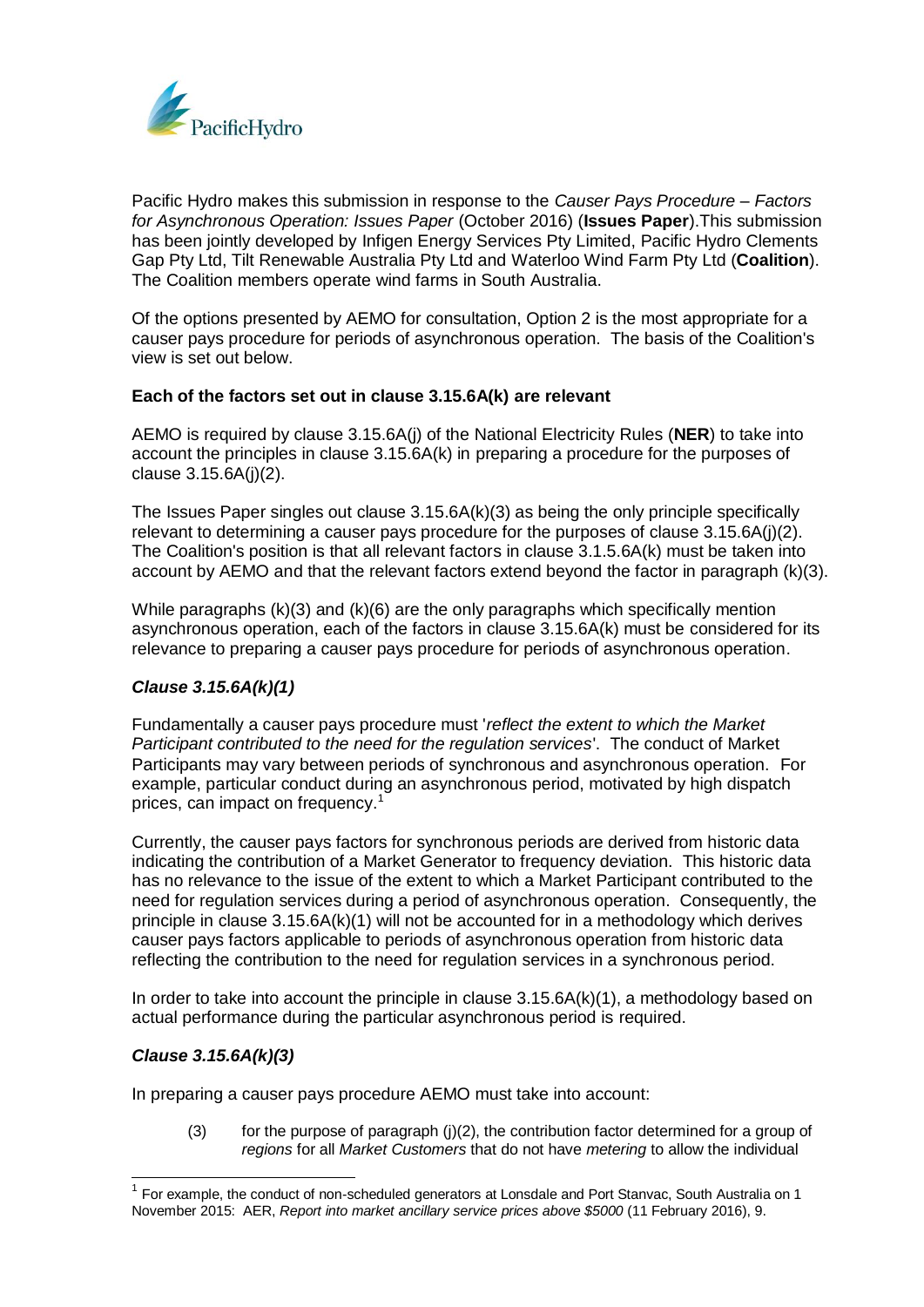contribution of that *Market Customer* to the aggregate need for *regulation services* to be assessed, must be divided between *regions* in proportion to the total *customer energy* for the *regions*.

In respect of clause 3.15.6A(k)(3), the Coalition agrees with AEMO's interpretation that the residual contribution factor for Market Customers, as between the regions on either side of a synchronous separation is to be proportionate to the total customer energy in each group of regions.

### *Clause 3.15.6A(k)(4)*

AEMO is provided with a discretion to determine the relevant timeframe over which an individual Market Participant's contribution to the aggregate need for regulation services will be determined. In exercising this discretion AEMO must act reasonably in the context of its responsibility to prepare a causer pays procedure. In respect of a causer pays procedure for periods of asynchronous operation within the mainland NEM, the appropriate period of time (considered in the context of the other principles set out in clause 3.15.6A(k)) would be the period of asynchronous operation. There is no other timeframe which can accommodate the principles in paragraphs  $(k)(1)$  and  $(k)(6)$ .

## *Clause 3.15.6A(k)(6)*

In preparing a causer pays procedure AEMO must take into account:

(6) where contributions are aggregated for *regions* that are operating asynchronously during the calculation period under paragraph (i), the contribution factors should be normalised so that the total contributions from any non-synchronised *region* or *regions*  is in the same proportion as the total *customer energy* for that *region* or *regions.*

In respect of clause 3.15.6A(k)(6), the Coalition disagrees with AEMO's interpretation. AEMO interprets paragraph (k)(6) as applying only to global requirement costs. The text of the paragraph does not support this interpretation as no mention is made of global market ancillary services requirements.

The Coalition interprets paragraph (k)(6) as recognising that once a mainland region is operating asynchronously, the mainland region or regions on each side of the network separation are operating asynchronously. For instance, if the SA region is operating asynchronously with the rest of the mainland NEM then it follows that the remainder of the mainland NEM is also operating asynchronously with the SA region. In this circumstance, the regions comprising the rest of the mainland NEM may be operating synchronously with each other, but they are nevertheless asynchronous in relation to the SA region.

In circumstances such as these, the causer pays procedure for the asynchronous period will need to provide for the aggregation of contributions:

- in an asynchronous region; and
- in regions which are asynchronous from another part of the mainland NEM but synchronous with one another.

The causer pays procedure will then need to normalise the aggregated contribution factors so that the total contributions from the asynchronous region or regions is in the same proportion as the total customer energy for that region or regions.

Unlike clause 3.15.6A(k)(3) which refers to Market Customers and, therefore, appears directed at the formula in clause 3.15.6A(i)(2), clause 3.15.6A(k)(6) is focused on asynchronous operation of regions generally (ie is relevant to both Market Generators and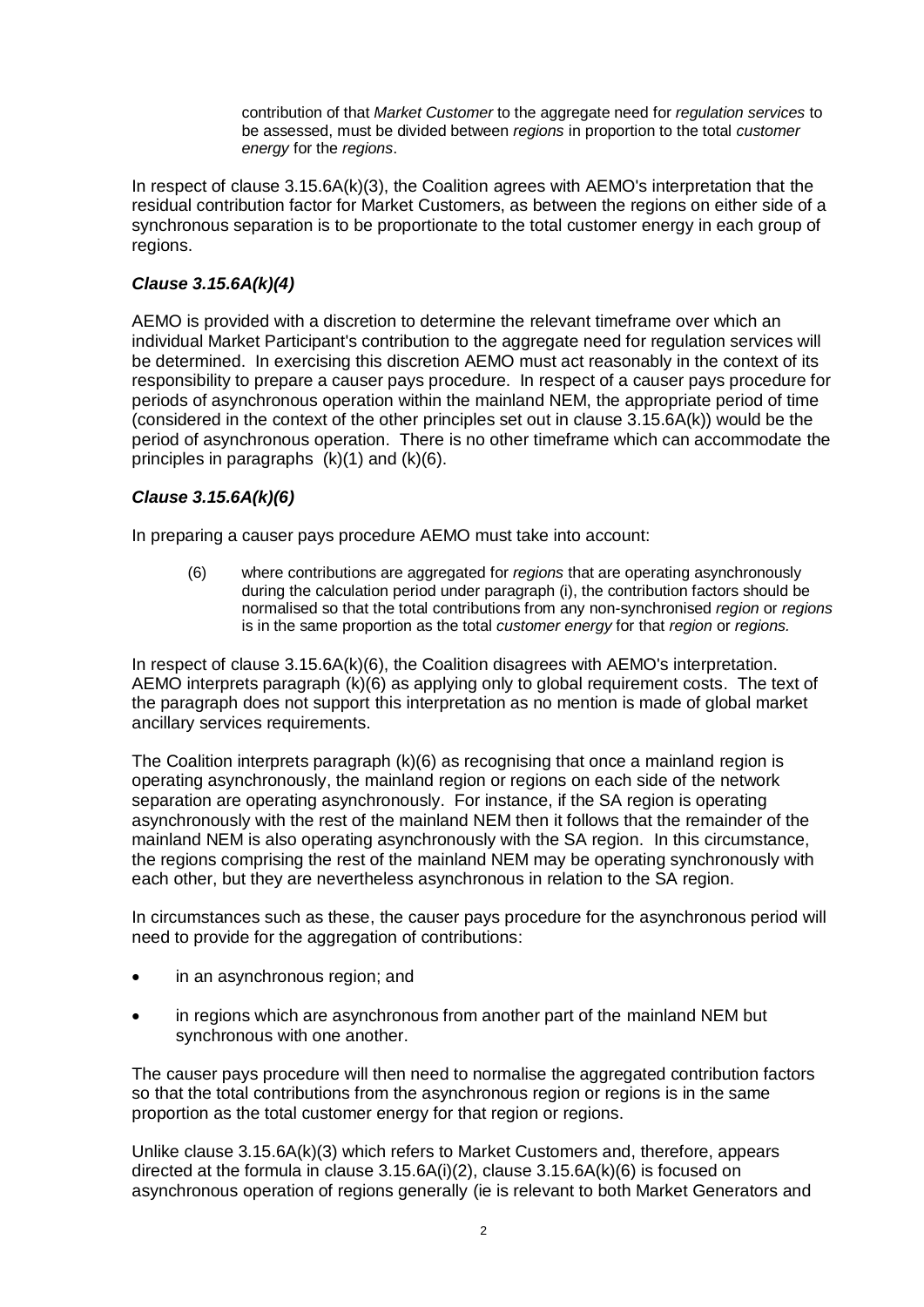Market Customers). Consequently, the normalisation required by clause 3.15.6A(k)(6) will affect the calculation of the 'MPF' and 'AMPF' factors in the formulae under clauses 3.15.6A(i)(1) and 3.15.6A(i)(2) of the NER.

AEMO refers to sections 5.9 and 5.10 of the *Causer Pays: Procedure for Determining Contribution Factors "Causer Pays Procedure"* (15 December 2013) (**CPP**) in respect of the normalisation and aggregation process undertaken in compliance with clause 3.15.6A(k)(6). Section 5.9 of the CPP provides for a process for determining a single set of causer pays factors for the mainland and Tasmanian region by normalising the figures for regional demand. This is required by clause 3.15.6A(k)(6) as Tasmania is always operating asynchronously with the mainland NEM.

As the asynchronicity between the mainland NEM and Tasmania is a constant physical reality of the NEM, the MPF for both the mainland NEM (in synchronous operation) and Tasmania are able to be calculated on the basis of historic data. In contrast, the asynchronous operation of a region of the mainland NEM is not a constant. Compliance with clause 3.15.6A(k)(6) could only, therefore, be undertaken through normalisation on the basis of total customer energy during the asynchronous period of operation.

# *Clause 3.15.6A(k)(7)*

Clause 3.15.6A(k)(7) indicates that the causer pays procedure must take into account that semi-scheduled generators will not be assessed as contributing to the deviation in the frequency of the power system if the semi-scheduled generating unit meets one of three criteria in the relevant dispatch interval. One of these criteria is that the semi-scheduled generating unit achieves its dispatch level at a uniform rate.

The Australian Wind Energy Forecasting System (**AWEFS**) is used for the purpose of, among other things, determining an Unconstrained Intermittent Generation Forecast (UIGF) for semi-scheduled generators and, combined with other technical and market inputs, calculates a dispatch target for a semi-scheduled generator. However, there are significant flaws in the capacity of AWEFS to accurately calculate the dispatch levels of a semischeduled generating unit. These include:

- failure to recognise variation in the operating state of a wind turbine so that a turbine restarting or shutting down or undertaking an auto reset process will be included in an assessment of whether the generating unit is achieving its dispatch level at a uniform rate;
- assessment of uniform dispatch is on the basis of a single wind signal for a wind farm, which fails to recognise varied wind conditions across a wind farm site;
- AEMO assessing wind farm performance against dispatch targets which do not properly take into account local technical limitations of the generating unit;
- changes in capability of the wind farm notified to AEMO in the projected assessment of system adequacy (PASA) data are not inputted into the AWEFS;
- the time delay between AEMO issuing the Generator Dispatch Limit (**GDL**) (against which the performance of the generating unit is assessed) and the GDL being received by the wind farm operator means that there is only a fraction of the five-minute dispatch interval available to the wind farm operator to attempt to meet the GDL.

Aside from these flaws in the AWEFS, it is an oxymoronic regulatory requirement for a semischeduled generating unit to achieve dispatch levels at a uniform rate. A generating unit can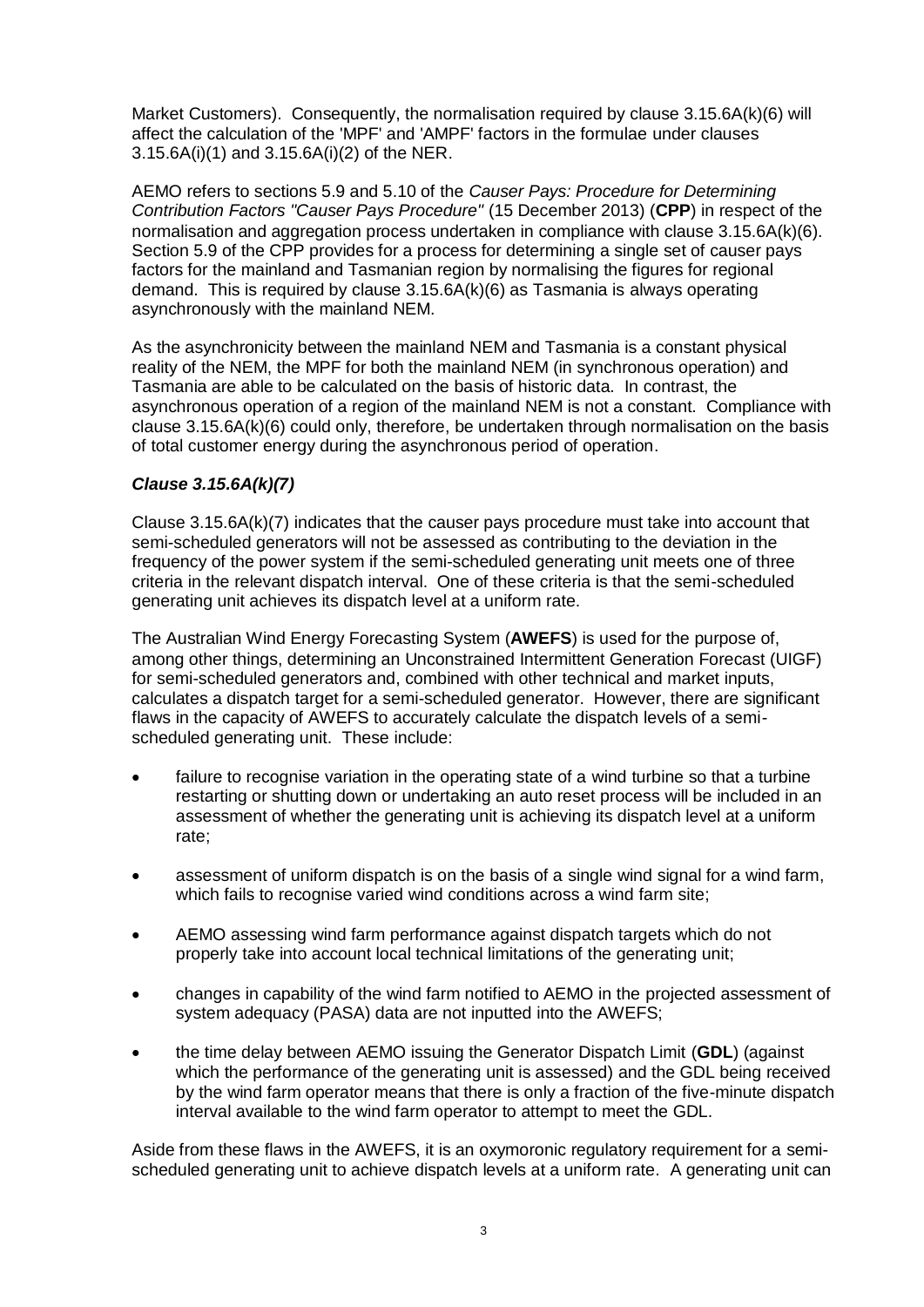only be classified as semi-scheduled where the output from the generating unit is intermittent.<sup>2</sup>

The dispatch instruction issued to a wind farm sets a maximum level of power to be supplied by a generating unit over a specified period. $3$  Provided that the maximum level is not exceeded during a constraint period, a wind farm will be operating in accordance with dispatch levels.<sup>4</sup> Despite complying with the dispatch instruction, a wind farm which generates below the maximum specified in the dispatch instruction will be subject to FCAS costs as the principle in clause 3.15.6A(k)(7) requires dispatch levels to be achieved at a uniform rate (rather than in conformance with dispatch instructions).

The Coalition considers that the operation of the NEM should be based on good power system control practice reflecting the physics of the electricity system. Processes and systems based on actual performance data will enable these anomalies to be identified and addressed to ensure that the operation of the NEM is technology neutral.

The AWEFS' flaws should be addressed from both a technical and regulatory perspective to ameliorate harsh treatment of wind farms under the NER. While these technical and legislative changes are outside the scope of the current review, the Coalition considers that the methodology chosen by AEMO for the causer pays procedures should not exacerbate these system flaws. A methodology based upon actual performance data is more reasonable with respect to the actual frequency performance in the islanded region/s and more transparent and accountable.

## **Option 2 should be adopted**

Of the options presented in the Issues Paper, the Coalition considers that Option 2 should be adopted as the causer pays procedure for asynchronous operation of mainland regions. This option would base the causer pays factors for periods of asynchronous operation on the frequency indicators for the islanded region by measuring and aggregating:

- the performance of appropriately metered generating units in the region or regions; and
- demand in the region or regions during the asynchronous dispatch intervals.

Once a separation event occurs between mainland NEM regions, the mainland NEM is asynchronous on each side of the separation. For this reason, the Coalition considers that it is appropriate for new contribution factors to be determined for each asynchronous region or group of regions.

AEMO suggests that adopting Option 2 will create an unjustified divergence between the treatment of local market ancillary service (**LMAS**) constraints and asynchronous operation of the mainland NEM. The Coalition's position is that the clear physical distinction between synchronous and asynchronous operation of the mainland NEM justifies this distinction. Contribution factors should be determined (and frequency control ancillary services (**FCAS**) costs settled) on the basis of the physics of the NEM. Adopting this approach means that contribution factors for asynchronous periods would be determined on the basis of actual performance.

This approach is wholly consistent with clause 3.15.6A(k)(1) of the NER which requires the causer pays procedure to take into account the principle that the contribution factor for a Market Participant should reflect the extent to which the Market Participant contributed to the

 $\overline{a}$  $2$  Clause 2.2.7(a), NER.

<sup>3</sup> Clause 4.9.2(a)(3), NER; see also, AEMO, *Participant categories in the National Electricity Market*, 2.

 $4$  Clause 3.8.23(b), NER.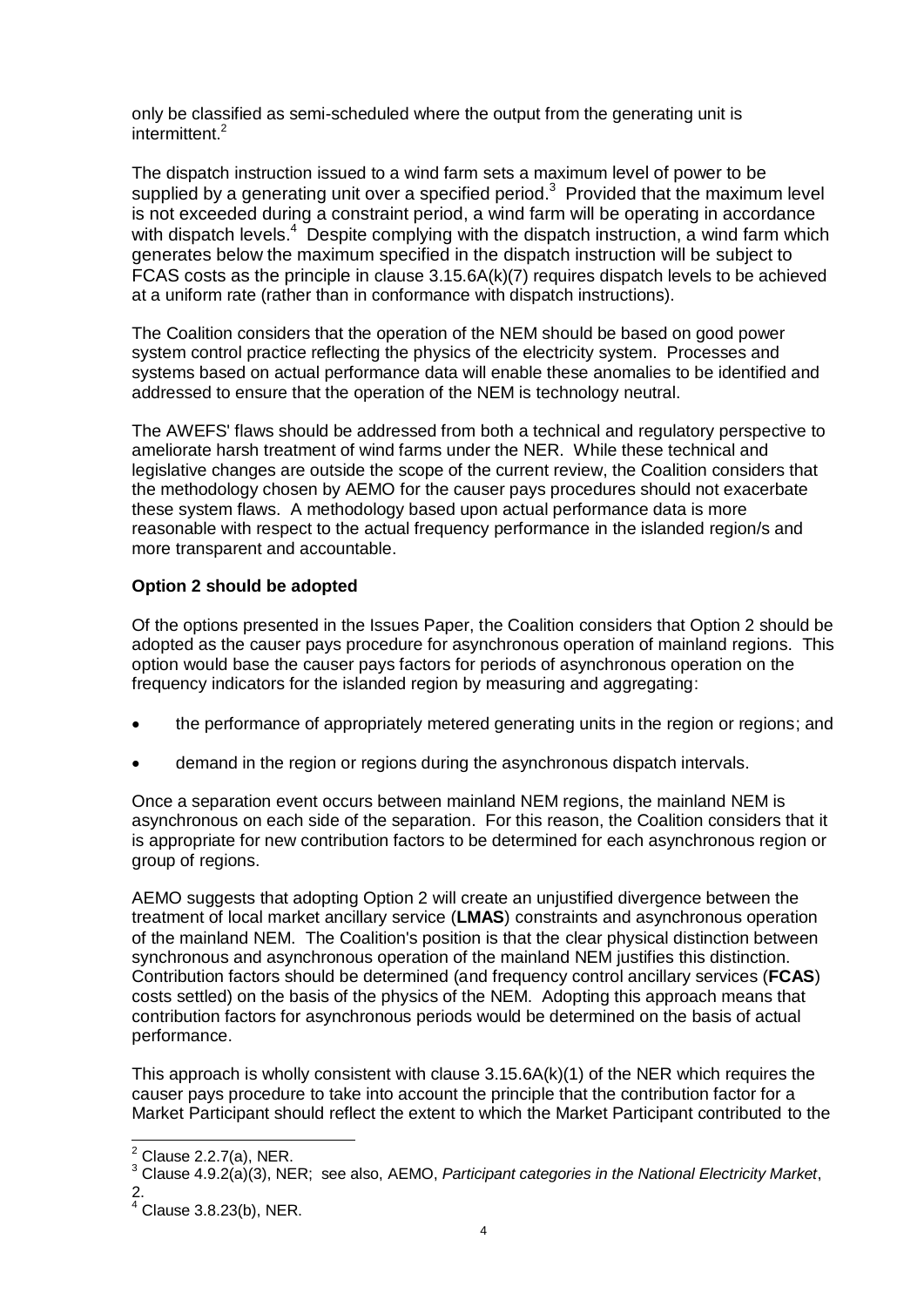need for regulation services. The conduct of Market Participants alters between synchronous and asynchronous market operation. The only way to account for this difference in behaviour consistently with the principle in clause 3.15.6A(k)(1) is to determine contribution factors ex post based on performance during the asynchronous period.

The Coalition considers that this approach could also be adopted more broadly (through amendments to the NER) so that contribution factors would also be determined on the basis of actual performance during periods of synchronous operation and FCAS costs would be settled against synchronised regions (even where a LMAS constraint has been applied).

Any separation event in the NEM should activate a thorough investigation into the performance of the generators to ensure that appropriate control action and frequency response is provided. The calculation of an ex post contribution factor would ensure that detailed examination of performance is undertaken.

### **Other options proposed by AEMO are based on historical data**

### *Option 1: Use existing process for local requirements*

AEMO's preferred option is to utilise a process substantially the same as that used to recover the costs of local ancillary services requirements. This process is set out in clause 4.2.2.4 of the *Efficient Dispatch and Localised Recovery of Regulation Services Business Specification*  (1 July 2010) (**Business Specification**) and utilises the pre-calculated MPF values as an input.

The Coalition's position is that Option 1 is not an appropriate approach to determining contribution factors in a period of asynchronous operation. Local ancillary service requirements are fundamentally different from asynchronous operation. Local ancillary service requirements are created by AEMO; whereas, asynchronous operation is a physical reality.

Local ancillary service requirements result from the imposition by AEMO of a LMAS requirement on a region. An imposition of such a constraint on a region which is operating synchronously with the rest of the mainland NEM has the effect of artificially isolating that region in respect of the provision of FCAS.

AEMO's isolating of a region through the imposition of a LMAS requirement which is otherwise operating synchronously, places the region subject to the constraint at a competitive disadvantage in the NEM. While the constraint is in place, FCAS may only be sourced from Market Generators registered to provide FCAS in the constrained region. The constraint acts as a distortion of the physical operation of the mainland NEM: while the physical mainland NEM is operating according to the laws of physics and consequently enables the provision of FCAS across the mainland NEM, AEMO isolates the constrained region with the consequence of price distortion through an imposed limitation on FCAS supply.

The separate automatic generator control (**AGC**) used to manage a region while synchronised to the mainland NEM has to be physically referenced to the same frequency as the rest of the NEM. This means that the LMAS is an arbitrary economic construct which is physically providing global services while being labelled 'local'. There is no local frequency reference that can be used, until a region is physically separated from the rest of the mainland NEM (using a local frequency when synchronised would cause hunting between regions). Once regions are separated the local frequency reference is the frequency available to the AGC located in the separated region. Consequently, the local frequency should be the basis for calculating the contribution of a Market Participant to the need or regulation services during a period of asynchronous operation.